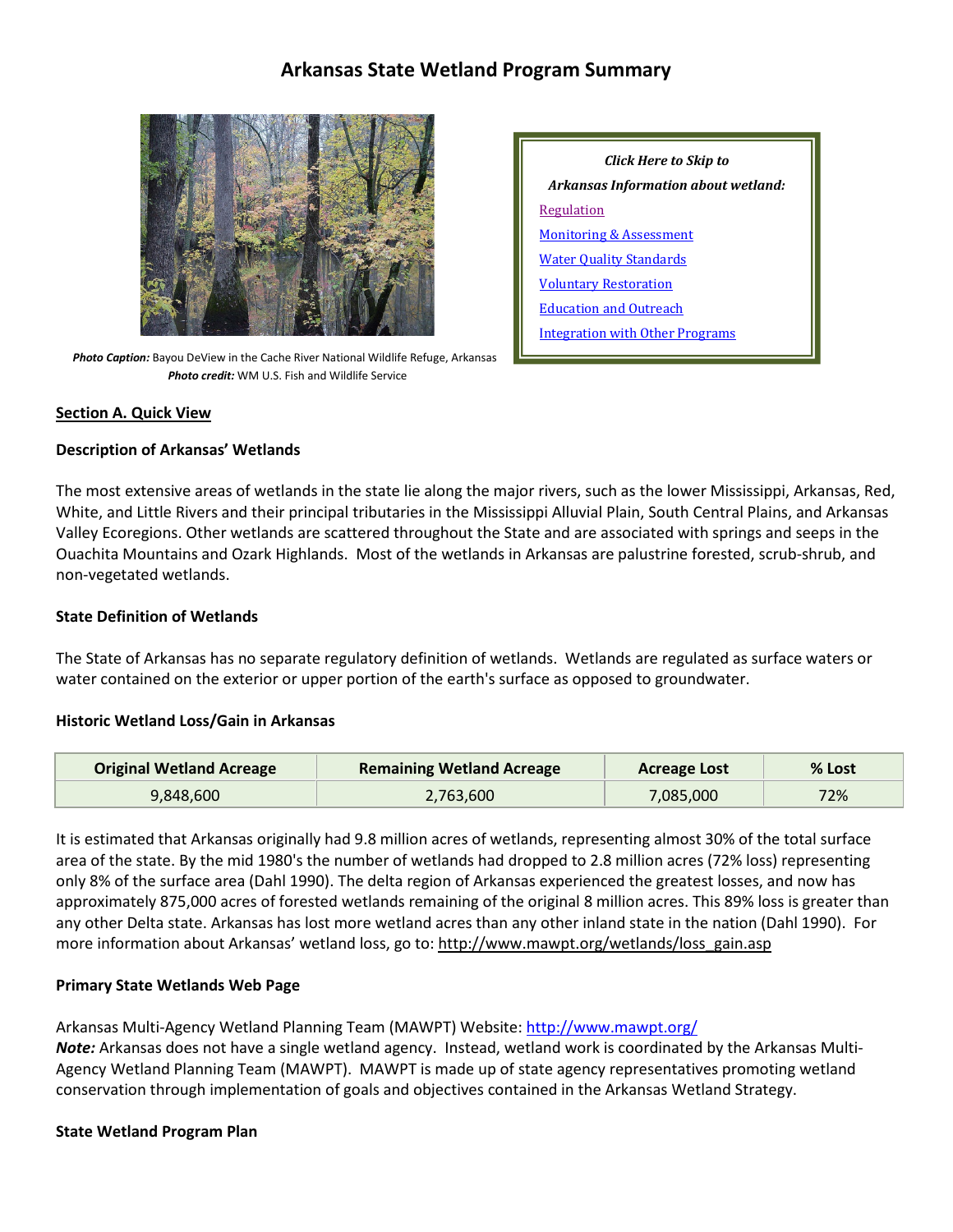Arkansas does not have a State Wetland Program Plan. However, Arkansas does have *The Arkansas Wetland Conservation Plan*, a comprehensive planning document developed by the Arkansas Multi-Agency Wetlands Planning Team (MAWPT) [\(http://www.mawpt.org/plan/\)](http://www.mawpt.org/plan/)

# **State Budget and Staffing for Management of Wetlands**

| <b>State Wetland</b> | Regulatory                  | <b>Monitoring and</b>       | <b>Wetland Water</b>        | Voluntary                   |
|----------------------|-----------------------------|-----------------------------|-----------------------------|-----------------------------|
| <b>Management</b>    |                             | Assessment                  | <b>Quality Standards</b>    | <b>Restoration</b>          |
| <b>Program Area</b>  |                             |                             |                             |                             |
| Agency               | No information<br>available | No information<br>available | No information<br>available | No information<br>available |
| <b>Source</b>        |                             |                             |                             |                             |
| Amount               |                             |                             |                             |                             |
| <b>FTE</b>           |                             |                             |                             |                             |

| <b>State Permitting Fees</b> | NO.<br>YES                                   |
|------------------------------|----------------------------------------------|
| <b>Amount:</b>               | \$200                                        |
| Agency:                      | Arkansas Department of Environmental Quality |

# **Innovative Features:**

• Arkansas does not have a single wetland agency. Instead wetland work is coordinated by The Arkansas Multi-Agency Wetland Planning Team (MAWPT). MAWPT comprises state agency representatives promoting wetland conservation through implementation of goals and objectives contained in the Arkansas Wetland Strategy. The Arkansas MAWPT, formed through the Governor's office, has developed statewide and watershed level strategies that encourage voluntary, incentive-based conservation initiatives and consistent planning efforts. Their website is:<http://awrims.cast.uark.edu/home/mawpt.aspx>

# **Models and Templates:**

None.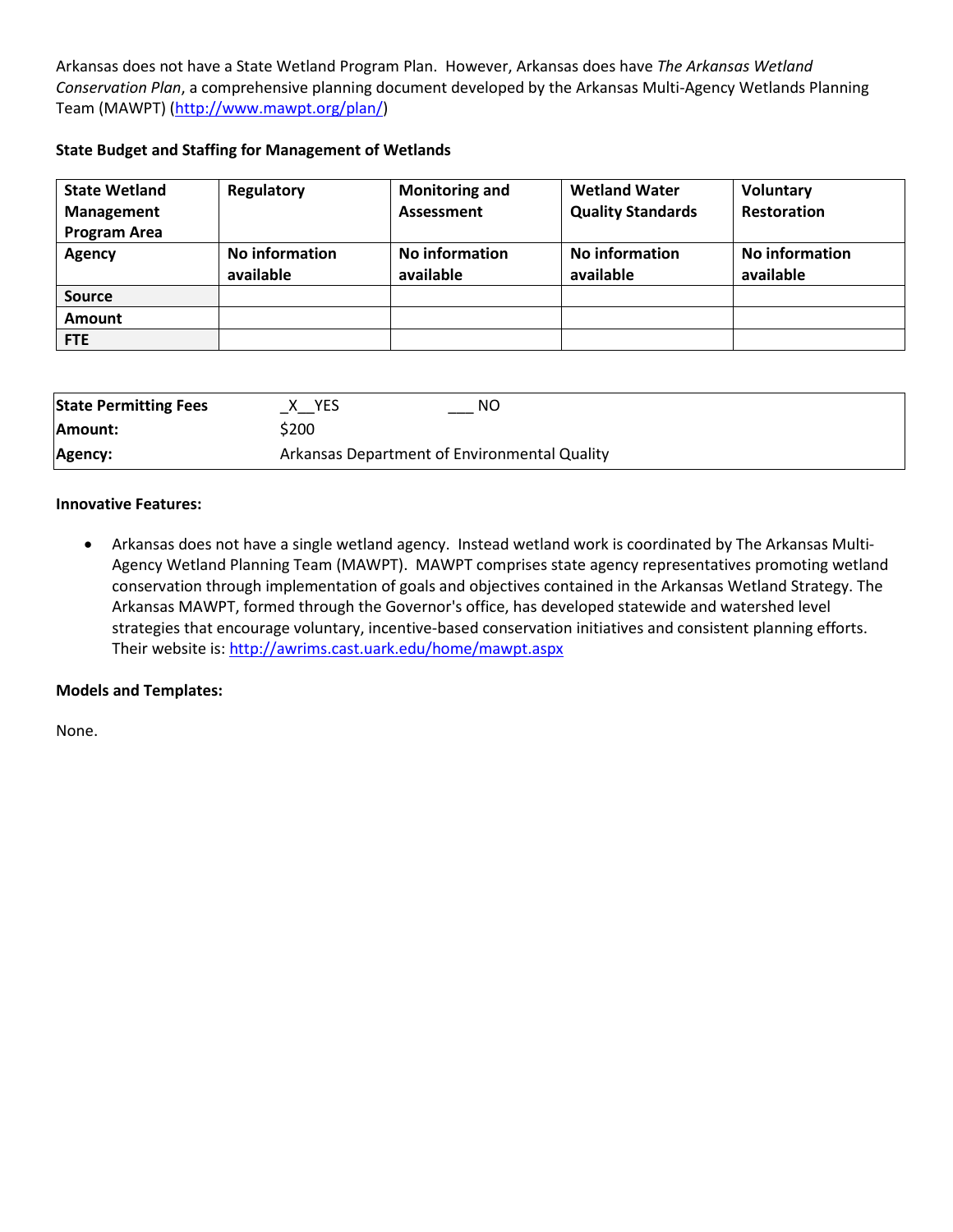# <span id="page-2-0"></span>**Section B. Arkansas's Regulatory Approaches**

### **How are Arkansas's Wetlands Regulated?**

Arkansas' tool for regulating wetlands is §401 certification. Section 401 Water Quality Certifications are required prior to the issuance of federal permits and licenses to ensure that proposed projects will not violate the State's water quality standards. The decision to issue the Section 401 water quality certification rests with the Director of ADEQ and is based on compliance with Arkansas Pollution Control and Ecology Commission Regulation 2 (PDF File 4.8mb), Regulation Establishing Water Quality Standards for Surface Waters of the State of Arkansas. The majority of the Section 401 water quality certification requests are for Section 404 permits issued by the U.S. Army Corps of Engineers. In Arkansas there are 3 Corps Districts that share jurisdiction in the State: the Little Rock District, the Memphis District and the Vicksburg District.

Although the adoption of a more comprehensive regulatory program is not considered feasible, the state does have an extremely proactive non-regulatory effort. The Multi-Agency Wetland Planning Team (MAWPT) is a consortium of Arkansas state agencies that work together on restoration and planning for wetlands conservation. State focus rests on promoting wetland health, assembling wetland inventories, and developing analysis and information management tools. The group is guided by the *Arkansas Wetlands Strategy*, a comprehensive planning document that outlines objectives and strategies for state wetland initiatives.

For more information, visit the ADEQ Water Division Regulations website: **<http://www.adeq.state.ar.us/water/regulations.htm>**

### **Wetland Delineation**

| <b>Delineation Method</b>  | Yes | No |
|----------------------------|-----|----|
| Use State's Own            |     | х  |
| <b>Delineation Method</b>  |     |    |
| Use Corp '87 Manual with   |     |    |
| <b>Regional Supplement</b> |     |    |
| Other                      |     | x  |

# **Evaluation Methodology**

The state now has HGM assessment procedures, but they are not currently required within a regulatory context. For more information about Arkansas' HGM Functional Assessment Guidebooks, go to <http://www.mawpt.org/wetlands/classification/project.asp>

### **Exempted Activities**

N/A

# **Special Provisions for Agriculture and Forestry**

N/A

### **Penalties and Enforcement**

Enforcement actions related to §401 water quality certification are issued by the ADEQ. Under Arkansas law, criminal prosecution and penalties and civil penalties may apply for violations to the state's water quality standards. However, enforcement actions on §401 are extremely rare in Arkansas. (From ELI Report: [http://www.eli.org/sites/default/files/docs/core\\_states/Arkansas.pdf\)](http://www.eli.org/sites/default/files/docs/core_states/Arkansas.pdf)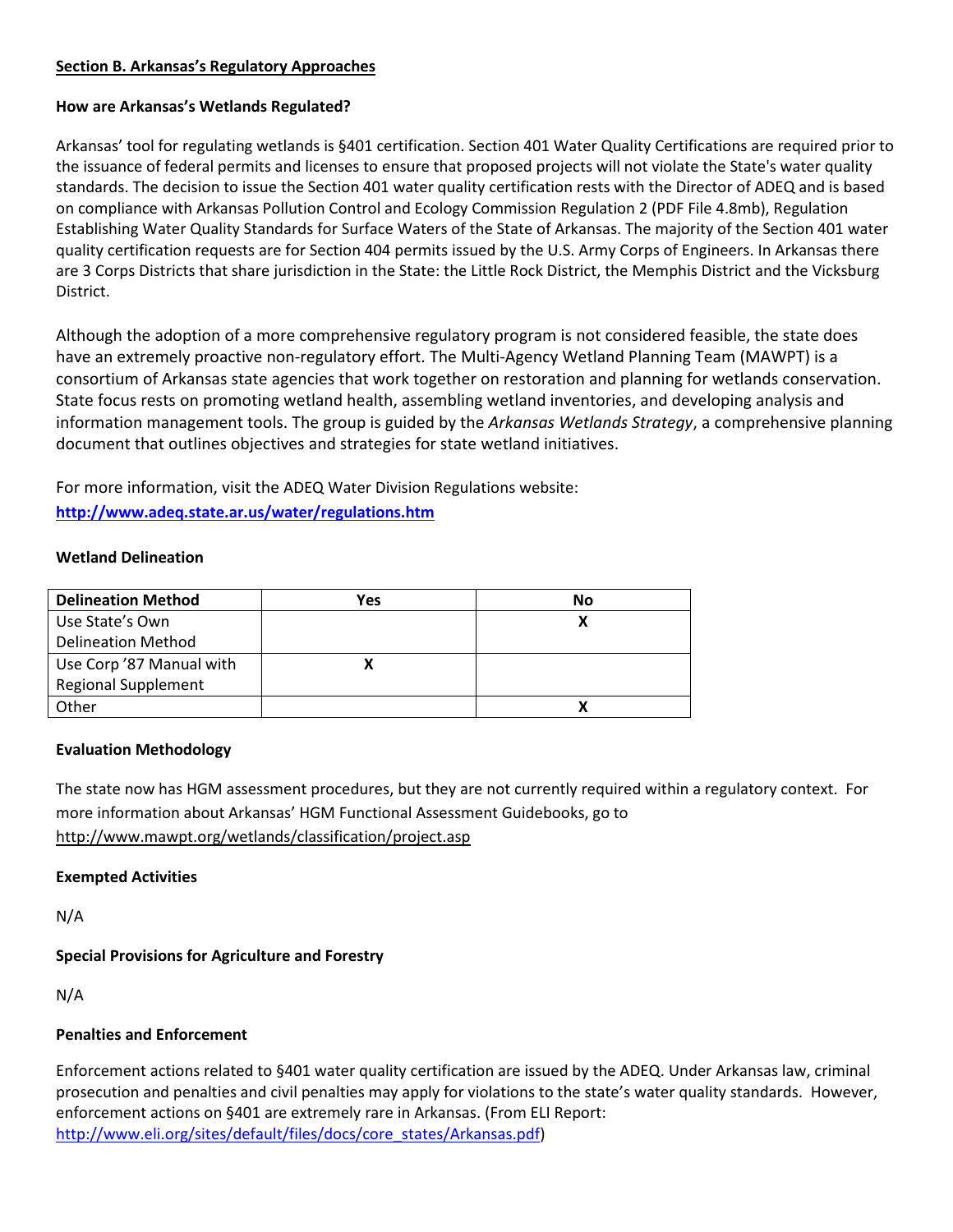### **Permit Tracking**

The Arkansas Wetland Resource Information Management System (AWRIMS) website presents information on wetland projects, research, regulations, programs, and other related wetland conservation activities, making impact and restoration data available online to interested parties, such as state and federal agency regulators, landowners, or environmental groups. The system provides maps and geographic information systems (GIS) capability to non-GIS users over the Internet. In addition, program information can be queried for regulatory and non-regulatory data, including impact, restoration, mitigation, individual wetland planning areas, eco-regions and watersheds, congressional districts, counties, §404 permits, acreages, and conservation programs.

# **State General Permit (PGP or SPGP for 404)**

| Arkansas  | Yes | No      |
|-----------|-----|---------|
| Regional  |     |         |
| Statewide |     | $\cdot$ |

### **Assumption of Section 404 Powers**

| Arkansas                   | <b>Yes</b> | No | <b>Detail</b> |
|----------------------------|------------|----|---------------|
| <b>Assumed</b>             |            |    |               |
| <b>Applied for</b>         |            |    |               |
| Assumption                 |            |    |               |
| <b>Explored Assumption</b> |            |    |               |

# **Joint Permitting**

N/A

### **Buffer Protections**

| Massachusetts             | Yes | Nο |
|---------------------------|-----|----|
| <b>Buffer Protections</b> |     |    |

### **Mitigation Policy**

No formal state wetland mitigation policy exists.

*For the most current information on approved mitigation banks and in lieu fee programs in Arkansas, go to:* [https://rsgisias.crrel.usace.army.mil/ribits/f?p=107:158:4063004478659::NO:RP:](https://rsgisias.crrel.usace.army.mil/ribits/f?p=107:158:4063004478659::NO:RP)

### **Mitigation Database**

N/A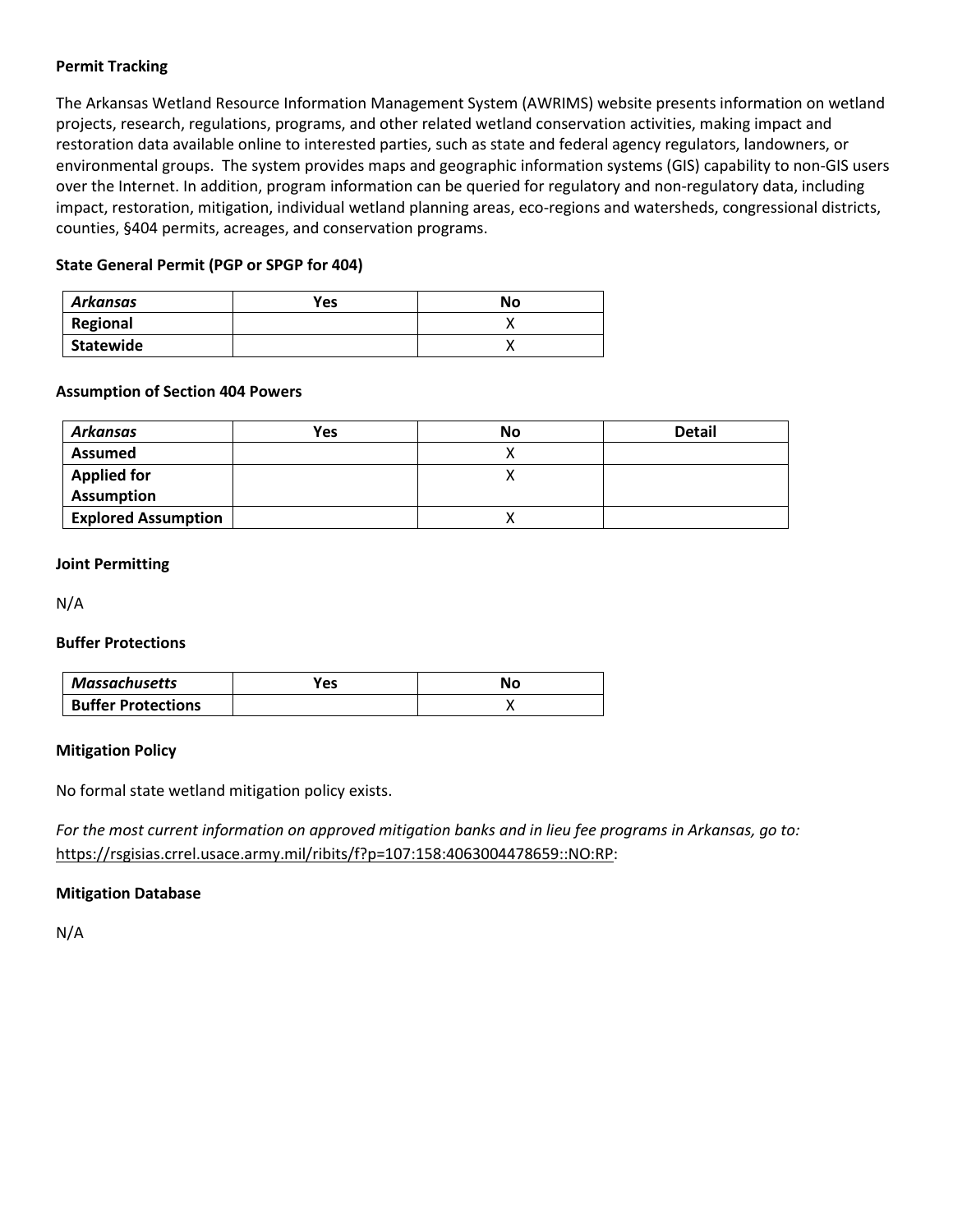#### <span id="page-4-0"></span>**Section C. Monitoring and Assessment**

### **(Note: Information in this section has not been verified by State Wetland Staff)**

#### **Agency Responsible for Wetland Monitoring and Assessment**

Not available.

### **Mapping/Inventory**

The Arkansas Wetland Resource Information Management System (AWRIMS) website presents information on wetland projects, research, regulations, programs, and other related wetland conservation activities, making impact and restoration data available online to interested parties, such as state and federal agency regulators, landowners, or environmental groups. The system provides maps and geographic information systems (GIS) capability to non-GIS users over the Internet. In addition, program information can be queried for regulatory and non-regulatory data, including impact, restoration, mitigation, individual wetland planning areas, eco-regions and watersheds, congressional districts, counties, §404 permits, acreages, and conservation programs. The site is maintained through partnerships of conservation agencies and the Center for Advanced Spatial Technologies at the University of Arkansas at Fayetteville. To view the website, go to:<http://awrims.cast.uark.edu/home/awrims.aspx>

### **State Public Portal for Wetland Maps:**

The AWRIMS allows users to view wetland data geographically through beginner and advanced map viewers. The advanced map viewer provides functions similar to desktop GIS systems, but is operated through the user's internet browser. For example, the status and trends function on the AWRIMS website allows the user to query, view, and overlay regulatory and conservation program data on color-infrared DOQQ. The user can query data according to geographic extent, i.e. HUC, Wetland Planning Region or Area, Level IV Ecoregion, Congressional Districts, etc. and by year(s). User-friendly map-making and printing capacity is an integral component of the website: <http://awrims.cast.uark.edu/home/awrims.aspx>

#### **Wetland Classification and Assessment**

The state's MAWPT has developed an HGM classification for its wetlands, though this classification does not have an inherent "quality" scale. It is used for state planning, but is suitable for use in permitting and other applications (i.e. it is consistent with the U.S. Army Corps of Engineers (Corps) Waterways Experiment Station HGM classifications and documents). The classification has allowed the state to identify and characterize rare wetlands. A description of the classification, keys, and description of wetland types can be found at <http://www.mawpt.org/wetlands/classification/classes.asp>

#### **Statewide Monitoring Plan**

None at present.

# **Overall Wetland Gain and Loss Tracking System**

None at present.

#### **Arkansas's wetland monitoring and assessment program has the following characteristics:**

| Level     | None     | Level 1 | Level 2 | Level 3 |
|-----------|----------|---------|---------|---------|
| ำรas<br>. | $\cdots$ |         |         |         |

| <u>Ivne</u><br>. . | .<br><b>None</b><br>____ | <b>IB</b> | $\cdots$<br>tiona.<br>_ _ _ _ _ _ | .<br>tionai<br>una<br>. |
|--------------------|--------------------------|-----------|-----------------------------------|-------------------------|
|--------------------|--------------------------|-----------|-----------------------------------|-------------------------|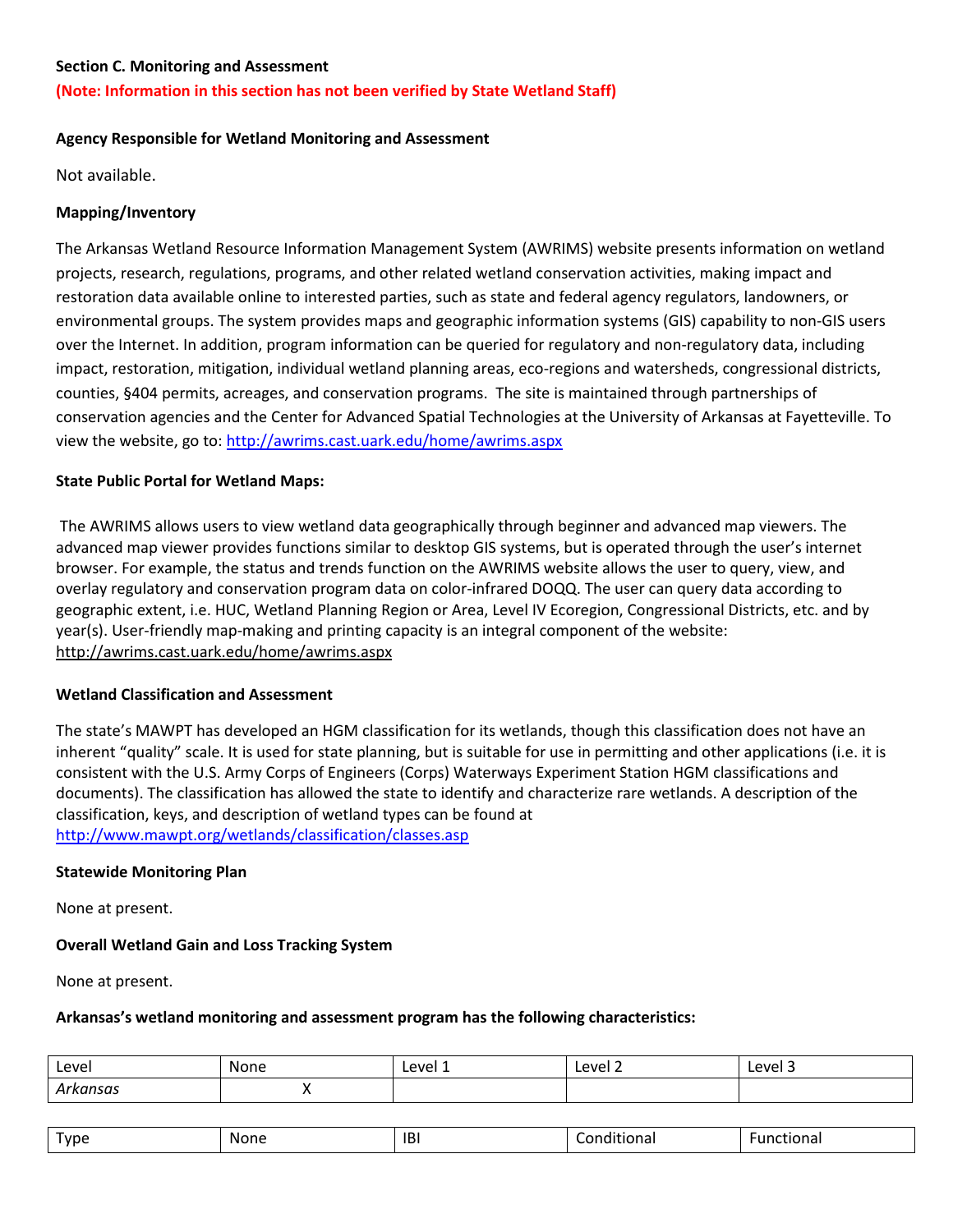|--|

| Frequency | None | <b>Project Specific</b> | Ongoing |
|-----------|------|-------------------------|---------|
| Arkansas  | ,,   |                         |         |

#### **National Wetland Condition Assessment (NWCA) Participation**

| <b>NWCA Study Type</b>             | <b>Yes</b> | No |
|------------------------------------|------------|----|
| <b>National Study</b>              |            |    |
| <b>State Intensification Study</b> |            |    |

#### <span id="page-5-0"></span>**Section D. Wetland Water Quality Standards**

#### **(Note: Information in this section has not been verified by State Wetland Staff)**

| <b>Type</b>       | <b>None</b> | <b>Use Existing</b><br><b>WQ Standards</b> | <b>In Process</b> | Adopted     | <b>Future</b><br><b>Direction</b> |
|-------------------|-------------|--------------------------------------------|-------------------|-------------|-----------------------------------|
| Wetland-          |             |                                            |                   |             |                                   |
| specific          | $\mathbf v$ |                                            |                   |             |                                   |
| <b>Designated</b> |             |                                            |                   |             |                                   |
| <b>Uses</b>       |             |                                            |                   |             |                                   |
| <b>Narrative</b>  |             |                                            |                   |             |                                   |
| criteria in the   |             |                                            |                   |             |                                   |
| standards to      | $\mathbf v$ |                                            |                   |             |                                   |
| protect           |             |                                            |                   |             |                                   |
| designated        |             |                                            |                   |             |                                   |
| wetland uses      |             |                                            |                   |             |                                   |
| <b>Numeric</b>    |             |                                            |                   |             |                                   |
| criteria in the   |             |                                            |                   |             |                                   |
| standards         | $\mathbf v$ |                                            |                   |             |                                   |
| based on          |             |                                            |                   |             |                                   |
| wetland type      |             |                                            |                   |             |                                   |
| and location to   |             |                                            |                   |             |                                   |
| protect the       |             |                                            |                   |             |                                   |
| designated uses   |             |                                            |                   |             |                                   |
| Anti-             |             |                                            |                   |             |                                   |
| degradation       |             |                                            |                   | $\mathbf v$ |                                   |
| policy includes   |             |                                            |                   |             |                                   |
| wetlands          |             |                                            |                   |             |                                   |

*Description:*The State has adopted a 401 program administered by ADEQ with no explicit standards for wetlands (Ark. Stat. Ann. 582-1903(b). Surface water quality criteria are narrative, chemical, and biological. The regulations do not identify designated uses for wetlands, defaulting to open water uses. The state does apply an anti-degradation policy to substantial alterations of a water body, which may include wetlands. A higher level of protection is given to waters designated as "outstanding resource waters." (Combination of ASWM Text and ELI Report: [http://www.eli.org/sites/default/files/docs/core\\_states/Arkansas.pdf\)](http://www.eli.org/sites/default/files/docs/core_states/Arkansas.pdf)

#### <span id="page-5-1"></span>**Section E: Voluntary Restoration and Protection**

**(Note: Information in this section has not been verified by State Wetland Staff)**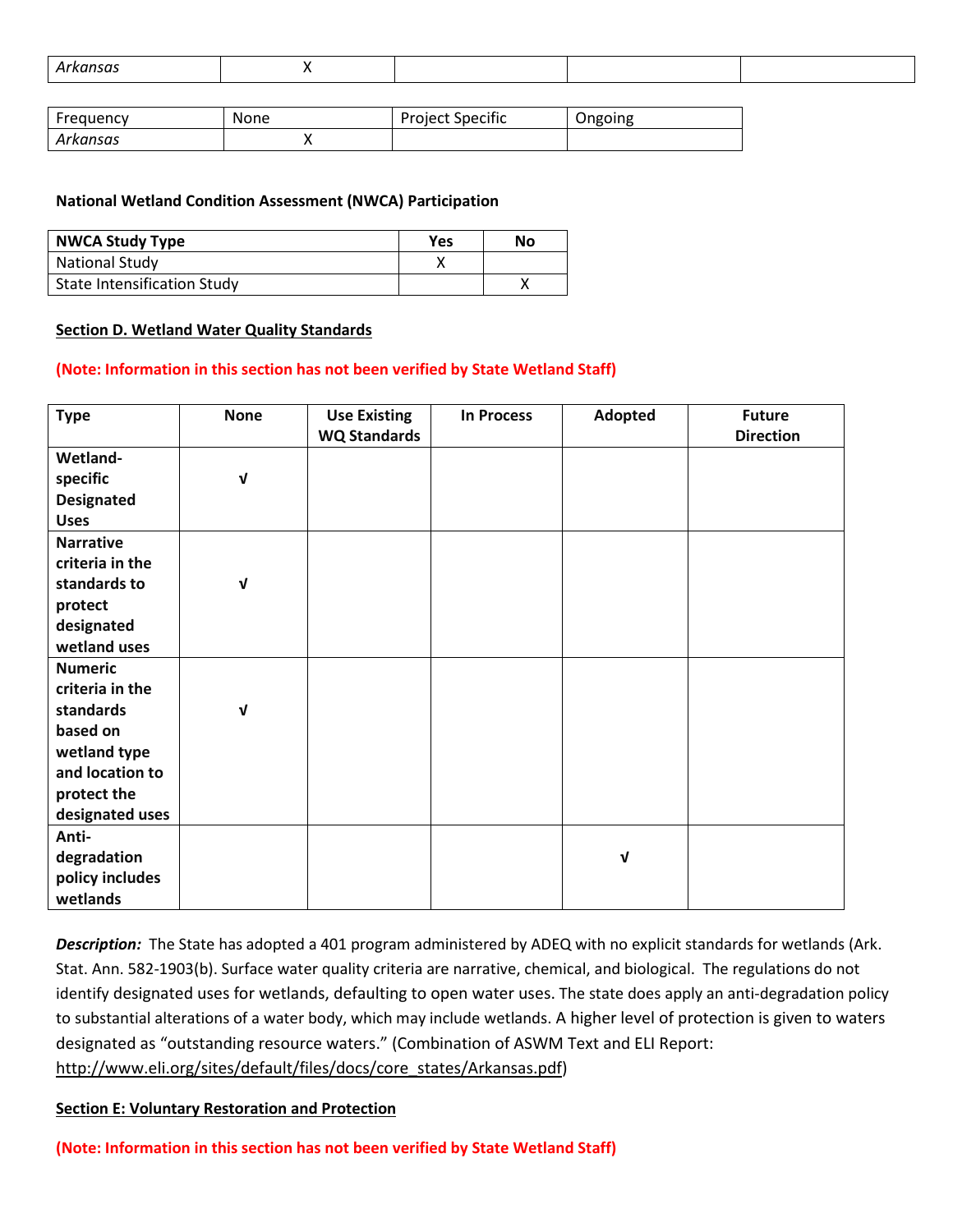Information is not available to verify whether or not the state has a formal voluntary wetland restoration program. However, the Arkansas state legislature enacted the Arkansas Private Wetland and Riparian Zone Creation and Restoration Incentive Act in 1995. The Act creates the Wetland and Riparian Zones Tax Credit Program, which is also administered by the ANRC. The program is designed to target private landowners because most land suitable for wetland restoration, creation, or enhancement is privately owned. The program provides tax credits for the restoration or creation of wetlands and riparian zones. Mitigation or other regulatory actions are not eligible for the program. Additionally, the MAWPT has initiated wetland restoration projects on state-owned land, but these are not part of a formal program available to private landowners.

# **Voluntary Restoration Goals**

General standards have been established for all projects supported by the Wetland and Riparian Zones Tax Credit Program, such as those for minimizing soil erosion and water degradation during construction, utilization of best management practices, and complying with all applicable federal, state and local laws. Additionally, criteria for restoration, creation, and enhancement of wetlands or riparian areas have been established.

# **Arkansas landowner guides/handbooks to assist with voluntary restoration efforts:**

No information available.

# **Promotion and Advertisement**

No information available.

# **Staffing**

No information available.

### <span id="page-6-0"></span>**Section F. Innovative Education and Outreach**

No information available.

### **Section G. Climate Change and Wetlands**

There is no specific information available from state staff at this time about state wetland program involvement in climate change work. However, in 2008, Arkansas completed a Climate Action Plan with assistance from the Center for Climate Strategies (CCS). Arkansas' plan [\(http://www.c2es.org/docUploads/Arkansas%20climate%20plan.pdf\)](http://www.c2es.org/docUploads/Arkansas%20climate%20plan.pdf) focuses exclusively on the reduction of greenhouse gases (mitigation). It does not address preventative or protective strategies (adaptation). Wetlands are not featured in the plan. Arkansas has established a Climate Change Working Group to examine species vulnerability and best management response to habitat impacts. This group is presently in an investigation phase, and has established a deadline of October 2011 to produce a final report. For more information about the Arkansas Climate Change Working Group contact Jane Anderson at [jeanderson@agfc.state.ar.us](mailto:jeanderson@agfc.state.ar.us) or (501)223-6350.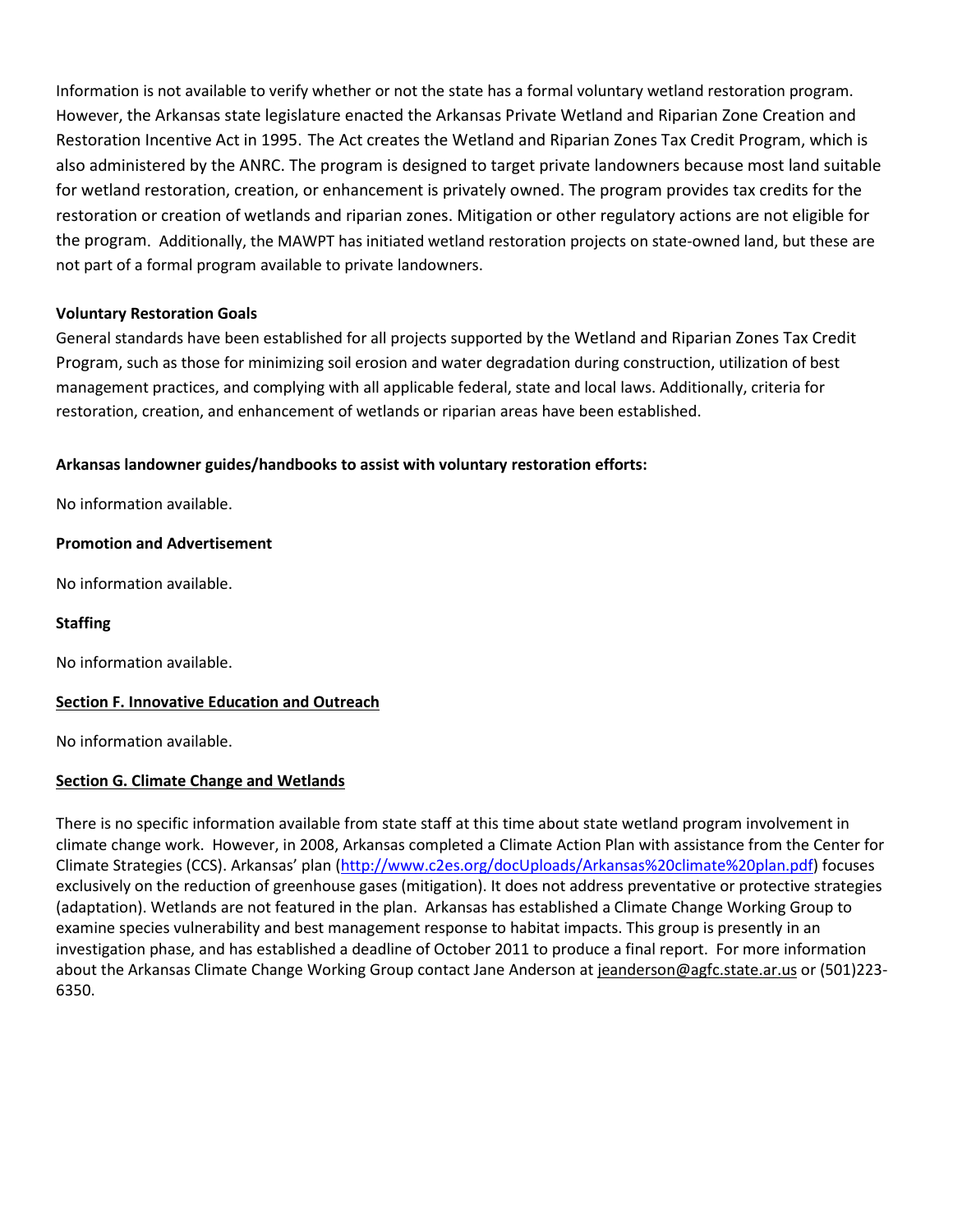# <span id="page-7-0"></span>**Section H. Integration Efforts**

### **(Note: Information in this section has not been verified by State Wetland Staff)**

| Entity/Program Area                          | Yes/No | Description of the Connection | Contact for Follow-up |
|----------------------------------------------|--------|-------------------------------|-----------------------|
| NPDES/Stormwater                             | U/K    | Information not available     |                       |
| 301                                          | U/K    | Information not available     |                       |
| 303(d)                                       | U/K    | Information not available     |                       |
| <b>TMDL</b>                                  | U/K    | Information not available     |                       |
| Climate Change/<br><b>Climate Resiliency</b> | U/K    | Information not available     |                       |
| Land Use<br>Planning/watershed<br>planning   | U/K    | Information not available     |                       |
| Flood/Hazard<br>Mitigation                   | U/K    | Information not available     |                       |
| Coastal Work                                 | U/K    | Information not available     |                       |
| Other (Specify)                              | U/K    | Information not available     |                       |

#### **State Wetland Program Development Continuum**

#### **(Note: Information in this section has not been verified by State Wetland Staff)**

| <b>Arkansas</b>                                                          | <b>Core Element 1:</b><br><b>Regulation</b> | <b>Core Element 2:</b><br><b>Monitoring and</b><br><b>Assessment</b> | <b>Core Element 3:</b><br><b>Wetland Water</b><br><b>Quality Standards</b> | <b>Core Element 4:</b><br><b>Voluntary Wetland</b><br><b>Restoration</b> |
|--------------------------------------------------------------------------|---------------------------------------------|----------------------------------------------------------------------|----------------------------------------------------------------------------|--------------------------------------------------------------------------|
| <b>Mature Stage High</b><br>Λ<br><b>Working on</b><br>Implementation     | 401 Certification<br>Program Only           |                                                                      |                                                                            |                                                                          |
| <b>Working on</b><br><b>Developing</b><br>₩<br><b>Early Stage</b><br>Low |                                             | X                                                                    | X                                                                          | X                                                                        |

### **Section J. State Wetland Program Contacts**

Mark Hathcote Ecologist, Water Planning Division Arkansas Department of Environmental Qualtiy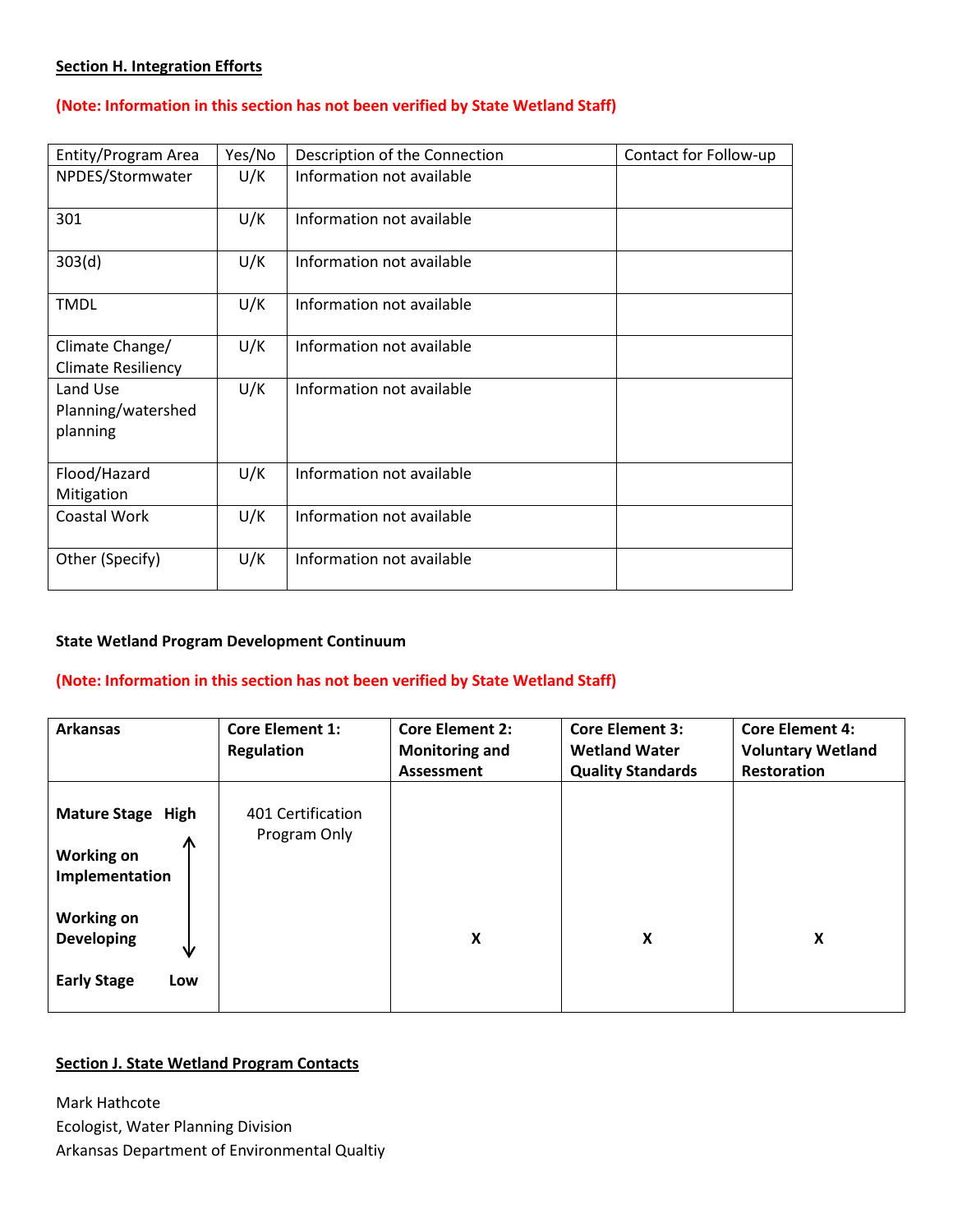5301 Boirthshore Drive North Little Rock, AR 72118-5317 [Hathcote@adeq.state.ar.us](mailto:Hathcote@adeq.state.ar.us) (501) 682-0028

Tom Foti, Biologist Arkansas Natural Heritage Commission [tom@arkansasheritage.org](mailto:tom@arkansasheritage.org) (501) 683-5778

# **Section K. Useful Website Links for Arkansas**

#### **State Government Programs**

- 1. Arkansas Department of Environmental Quality <http://www.adeq.state.ar.us/water/>
	- a) Water Quality Planning Branch [http://www.adeq.state.ar.us/water/branch\\_planning/default.htm](http://www.adeq.state.ar.us/water/branch_planning/default.htm)
- 1. Arkansas Natural Resources Commission [http://arkansaswater.org/index.php?option=com\\_content&task=view&id=179](http://arkansaswater.org/index.php?option=com_content&task=view&id=179)

ANRC is divided into three operating divisions: Conservation Division, Water Management Division and Water Development Division. Since 1990, ANRC has been the lead agency for planning, coordinating and implementing the NPS Management Program in addition to many other programs that address water quality.

- a) Nonpoint Source Management <http://anrc.ark.org/divisions/water-resources-management/nonpoint-pollution/>
- b) Arkansas Association of Conservation Districts <http://aracd.org/>
- c) Wetland and Riparian Zones Tax Credit Program <http://anrc.ark.org/divisions/water-resources-management/wetlands-riparian-zone-tax-credit/>
- d) Ground Water Protection & Management Program [http://anrc.ark.org/divisions/water-resources-management/groundwater-protection-and-management](http://anrc.ark.org/divisions/water-resources-management/groundwater-protection-and-management-program/)[program/](http://anrc.ark.org/divisions/water-resources-management/groundwater-protection-and-management-program/)
- e) Arkansas State Water Plan <http://anrc.ark.org/divisions/water-resources-management/arkansas-water-plan/>
- f) Arkansas Wetlands Mitigation Bank Program [https://static.ark.org/eeuploads/anrc/title\\_12.pdf](https://static.ark.org/eeuploads/anrc/title_12.pdf) <http://anrc.ark.org/divisions/water-resources-management/wetlands-mitigation-bank-program/>
- g) Water Quality [http://arkansaswater.org/index.php?option=com\\_content&view=article&id=14&Itemid=3](http://arkansaswater.org/index.php?option=com_content&view=article&id=14&Itemid=3)
- h) Arkansas Nonpoint Source (NPS) Pollution Management Program [http://arkansaswater.org/index.php?option=com\\_content&view=article&id=13&Itemid=5](http://arkansaswater.org/index.php?option=com_content&view=article&id=13&Itemid=5)

### **Federal Government Programs**

1. USDA Natural Resources Conservation Service Wetlands Reserve Program [ftp://ftp-fc.sc.egov.usda.gov/AR/pubs/wetlands\\_10.pdf](ftp://ftp-fc.sc.egov.usda.gov/AR/pubs/wetlands_10.pdf)